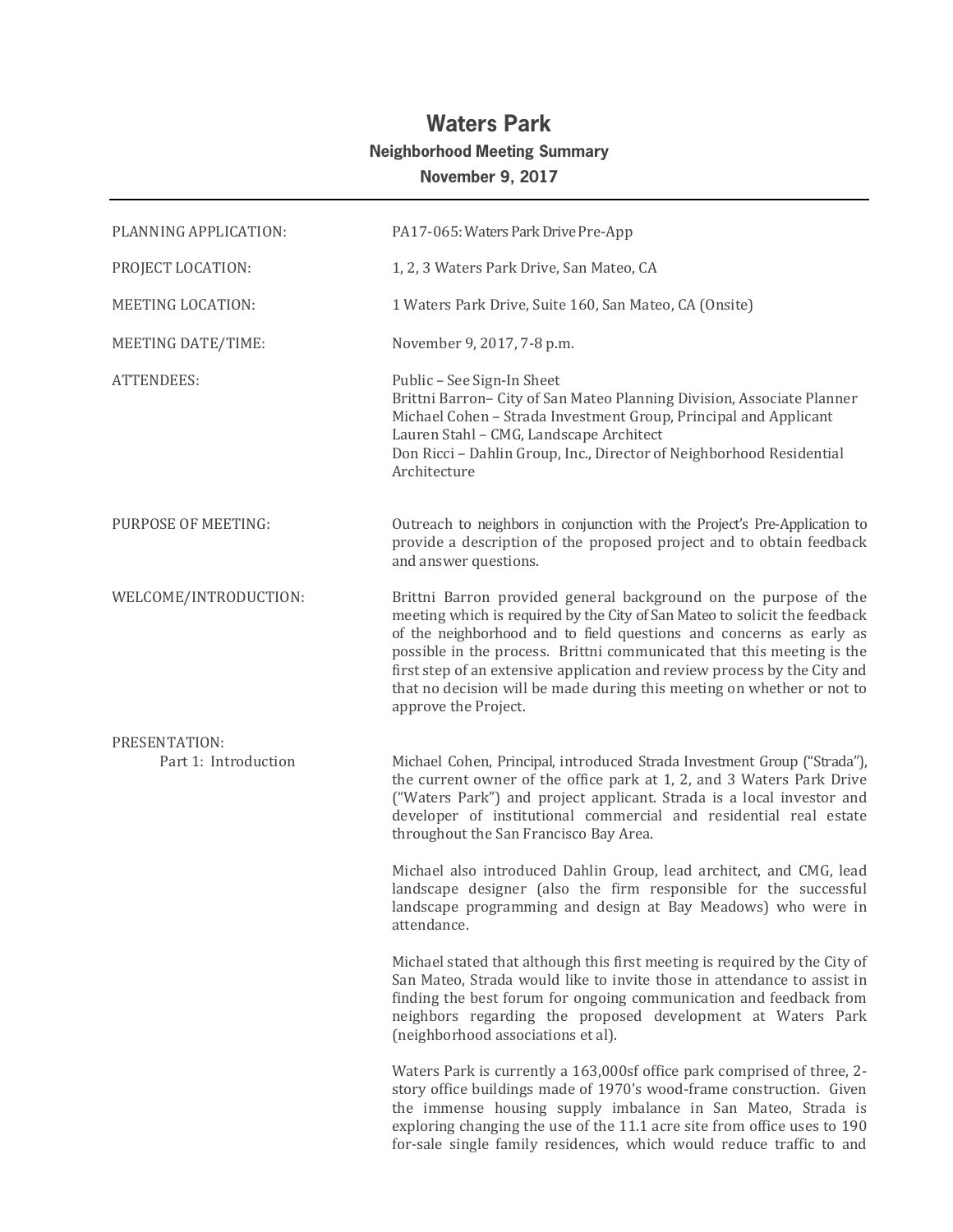from the Project when comparing existing office uses to proposed residential uses based on preliminary traffic counts and projections compiled by Fehr & Peers. The project will undergo a formal CEQA environmental review and approval by the Planning Commission and City Council, which includes an intensive survey of traffic impacts.

Part 2: Site Plan Michael Cohen, introduced the project site plan that was prepared by Dahlin Group, Inc and CMG. The site plan responded directly to feedback from the City of San Mateo Planning Division emphasizing the desire to respect the existing single family neighbors of the Project. Accordingly, the lowest density units—'Single Family Detached Homes'—were arranged along the southern and eastern project boundaries in order to respect the single family homes that immediately neighbor the site. More dense units—'Townhomes', 'Stacked Flats', and 'Row Homes'—are oriented towards the 101 Freeway to the western project boundary and Borel Creek at the northern project boundary. In summary, the 'Single Family Detached Homes' are intended to soften the edges of the Project and provide an appropriate step down to the neighboring residences.

> The residential units will be accompanied by a new community park/garden, play area, and creek trail that will connect Norfolk Street to a new enclosed dog park. All landscape features are envisioned as publicly accessible privately owned and maintained community amenities that will provide gathering spaces for future home owners and existing neighbors. The project will maintain its two existing paths of ingress/egress over Borel Creek and onto Norfolk Street.

Part 3: Landscape Amenities Lauren Stahl with the project's landscape architect, CMG, walked through the community landscape amenities in greater detail. The landscape program is focused in two primary areas.

> The first landscape focal point is along Borel Creek where the new Creek Trail will seek to augment the existing ecology with new native plantings and a series of quiet spaces and moments along the Creek, interspersed with public art and seating. The Creek Trail will connect Norfolk Street and the surrounding community to the new enclosed dog park.

> The Creek Trail will also connect Norfolk Street to the other primary gathering node at the center of the Site Plan where the Community Garden, Children's Play Area, Grill Area, and Community Lawn are located. CMG highlighted the quiet nature of the Community Garden which is aligned with the 'Single Family Detached Homes' and along the southern project boundary which was intended to promote community health and wellness as well as bringing quiet uses to the project boundary. CMG also highlighted the signature community play structures that are more "sculptural" in nature to enhance the aesthetic appeal of spaces for children but also encourage active play. The grill area will be centered on a communal table promoting large or small gatherings and is consciously placed on the edge of the play and lawn area so that future parents can relax while keeping a close eye on their kids. Six garden walkways interspersed throughout the community are planned where stoops and not driveways are present. These are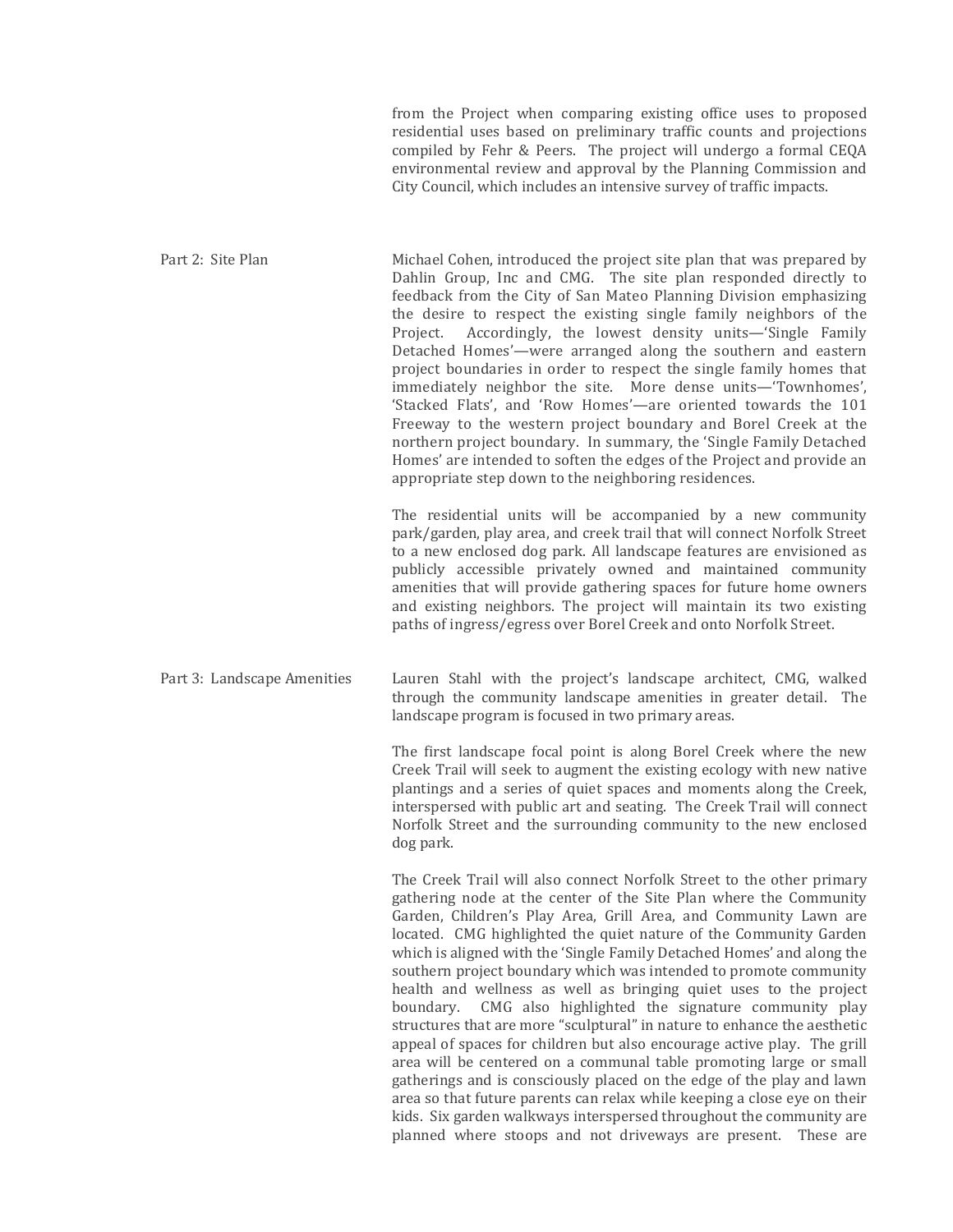intended as quiet, communal front yards for residents and landscape programming features meandering paths and seating. Landmark art pieces will provide way finding, accentuate attractive view corridors, and establish a sense of place within the community.

Part 4: Traffic Applicant presented preliminary traffic findings compiled by Fehr & Peers showing a reduction in traffic counts when comparing existing office uses to proposed residential uses based on preliminary traffic counts and projections. The project will undergo a formal CEQA environmental review and approval by the Planning Commission and City Council, which includes an intensive third party survey of traffic impacts. 

Part 5: Open Comments, Questions, and Responses:

| #  | <b>Speaker</b>                                       | <b>Comments/Questions/Responses</b>                                                                                                                                                                                                                                                                                                                                                                                                                                                                                                                                                                                                                                                                                                                                                                                                                                                                                                                                                                                                                                                                                                                                                                         |
|----|------------------------------------------------------|-------------------------------------------------------------------------------------------------------------------------------------------------------------------------------------------------------------------------------------------------------------------------------------------------------------------------------------------------------------------------------------------------------------------------------------------------------------------------------------------------------------------------------------------------------------------------------------------------------------------------------------------------------------------------------------------------------------------------------------------------------------------------------------------------------------------------------------------------------------------------------------------------------------------------------------------------------------------------------------------------------------------------------------------------------------------------------------------------------------------------------------------------------------------------------------------------------------|
| 1. | Unidentified<br>S <sub>p</sub> e <sub>aker</sub> (s) | Comment(s) on the Effectiveness of Outreach<br>Comment 1: One attendee commented that her neighbors on Norfolk did not<br>receive proper notice in the mail from the Applicant regarding the neighborhood<br>Another attendee expressed interest in including more of the<br>meeting.<br>neighboring community than just the individuals residing within the city-<br>mandated 1000 foot radius. Sentiment was seconded by a number of attendees.<br>The attendee would like Strada to conduct extensive community outreach, not<br>leave it to residents to communicate.<br><b>Comment 2:</b> Other attendees affirmed that this requirement to notice only those<br>$\bullet$<br>residents within 1000 foot radius from the proposed project for this City<br>mandated meeting is the responsibility of the City and not the developer itself.<br>Applicant Response: Strada would like to use this initial meeting mandated by the<br>City as a mechanism to establish an ongoing and much more robust forum for<br>continued feedback, above and beyond what the City requires. Strada will engage a<br>radius well beyond the City mandated 1000 feet to all those with an interest in the<br>project. |
| 2. | Unidentified<br>Speaker(s)                           | <b>Comments About Traffic:</b><br><b>Comment:</b> Traffic one of the biggest concerns discussed by attendees. Neighbors<br>feel strongly that the project will increase traffic, despite the math presented in<br>Strada's presentation. Feel currently trapped by freeways, Saratoga is nonstop<br>traffic. Concerned over bottlenecks on Norfolk due to the single entrance and<br>exit. 19th Ave Right turn - apparently is incredibly difficult to manage. One<br>gentleman requested that Strada take steps to fix this problem at 19th Ave.<br>Applicant Response: Preliminary traffic findings compiled by Fehr & Peers<br>show a reduction in traffic counts when comparing existing office uses to<br>proposed residential uses based on preliminary traffic counts and projections.<br>Comprehensive and in-depth traffic studies will be conducted as part of the City<br>mandated CEQA process.                                                                                                                                                                                                                                                                                                 |